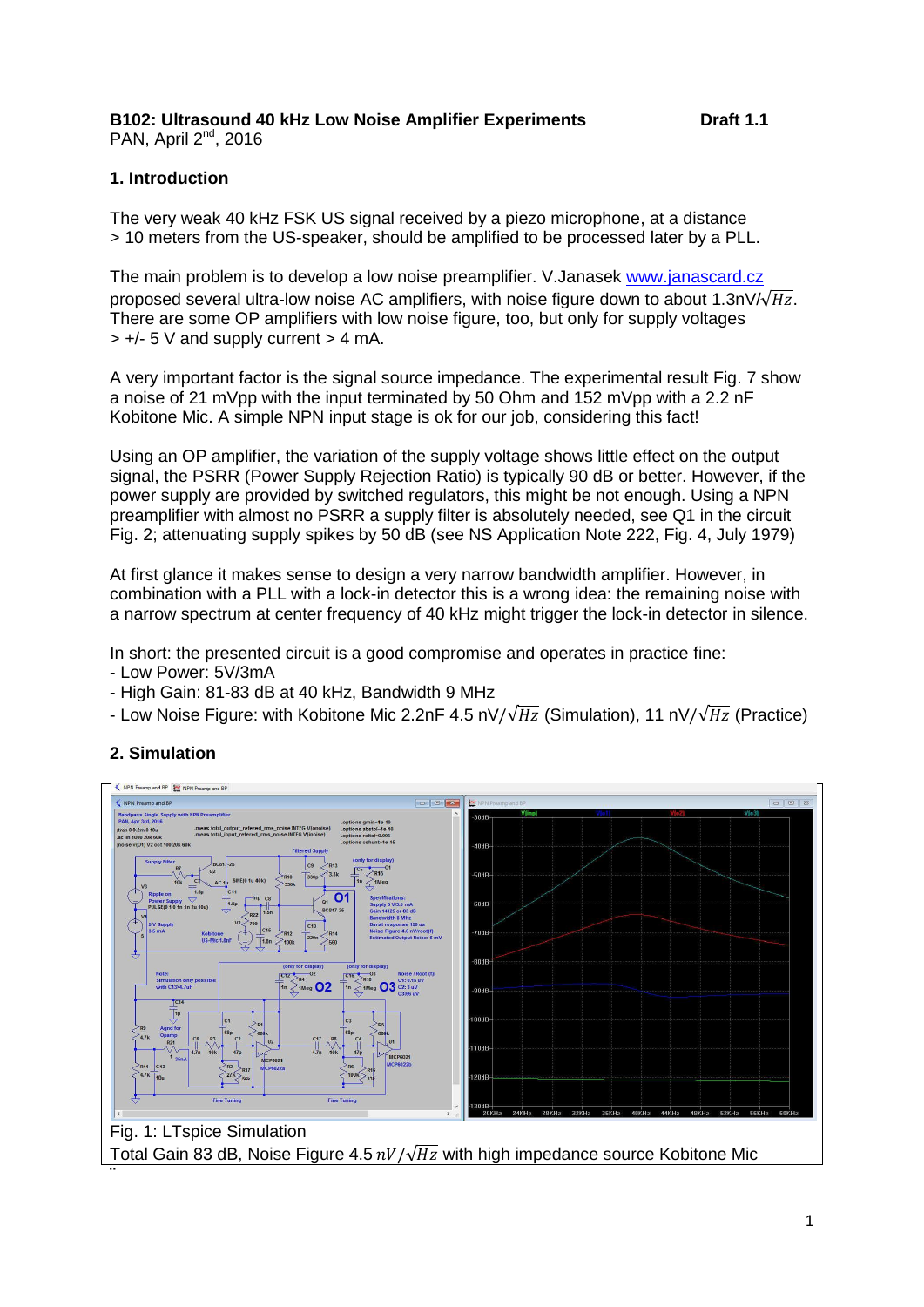

### **3. Circuit Low Noise US-Amplifier PAN/Miru, Febr.6, 2016, Values PAN April 2nd, 2016**



### **4. Test conditions and test points**

Power Supply: 5.00 V, consumption 2.93 mA Analog Gnd: 2.50 V

Power Supply Ripple attenuator: NPN Q1, Emitter=4.4 V, ripple attenuation about 50 dB NPN Preamp Q2 test points: UB: 0.9V, UE: 0.32V, UC: 2.5V, all ok

#### **A**<sub>p</sub> PicoScope 6  $\Box$ Fig. 4: Low Noise Preamplifier  $\underline{\text{File}}\quad \underline{\text{Edit}}\quad \underline{\text{Views}}\quad \underline{\text{Measurements}}\quad \underline{\text{Tools}}\quad \underline{\text{Help}}$  $\sqrt{1 - \ln |}$  $\sqrt{3|\mathcal{F}|\mathbf{a}|}$  20 µs/div  $\boxed{\circ}$  $\overline{x}$  $\overline{1}$  MS  $\boxed{\oplus}$  8 bits  $\odot$   $\rightarrow$   $\odot$   $\odot$  $f\in \mathbb{R}$  $\overline{\text{M}}$ A: Input 40kHz, 88.7 mV ⋗ Prope ł,  $-43.78$  mV<br>969.8 µV  $\frac{88.71 \text{ m}}{290.8 \text{ m}}$ Attenuator:  $-20$  dB = 8.8 mV 44.93 m) Sample interval  $2<sub>ns</sub>$  $500$  MS/s Sample rate<br>No. samples 100,00 Hardware<br>Resolution 8 bits B: Output O1: 2x290 mV, Channel  $\overline{A}$  $Gain = 66$ , or  $36.3$  dB Range<br>Coupling  $±500$  mV  $1 MHz$ Low Pass Filt - 3 dB Bandwidth: Channel  $\overline{B}$ Range  $±500$  mV 13.9 -147 kHz Coupling Low Pass Filte  $1$  MHz 31.03.2016 Canture Date 09:04:32 **Capture Time** Noise: Input: - 0 Ohm or 50 Ohm: 120 uV, - Kobitone Mic 2.2nF: 400 uV, - Open input: 600 uV $\overline{\mathsf{a}}$  00  $\overline{\mathbf{n}}$  $\overline{AB}$ Measurements Repeat

### **5. Test Low Noise NPN Preamplifier (all Voltages in Vpp)**